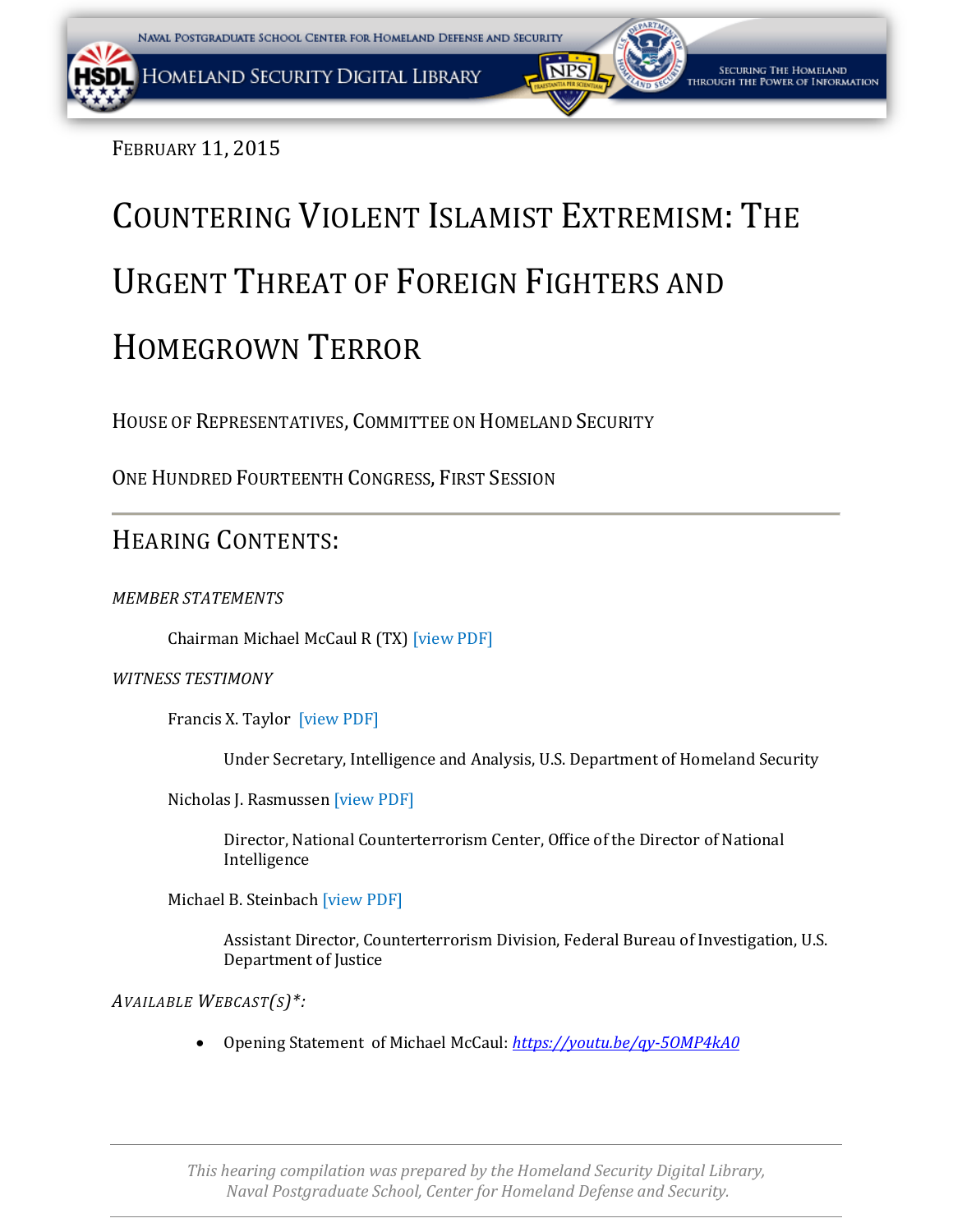#### *COMPILED FROM:*

• *http://homeland.house.gov/hearing/hearing-countering-violent-islamist-extremism-urgentthreat-foreign-fighters-and-homegrown*

*\* Please note: Any external links included in this compilation were functional at its creation but are not maintained thereafter.*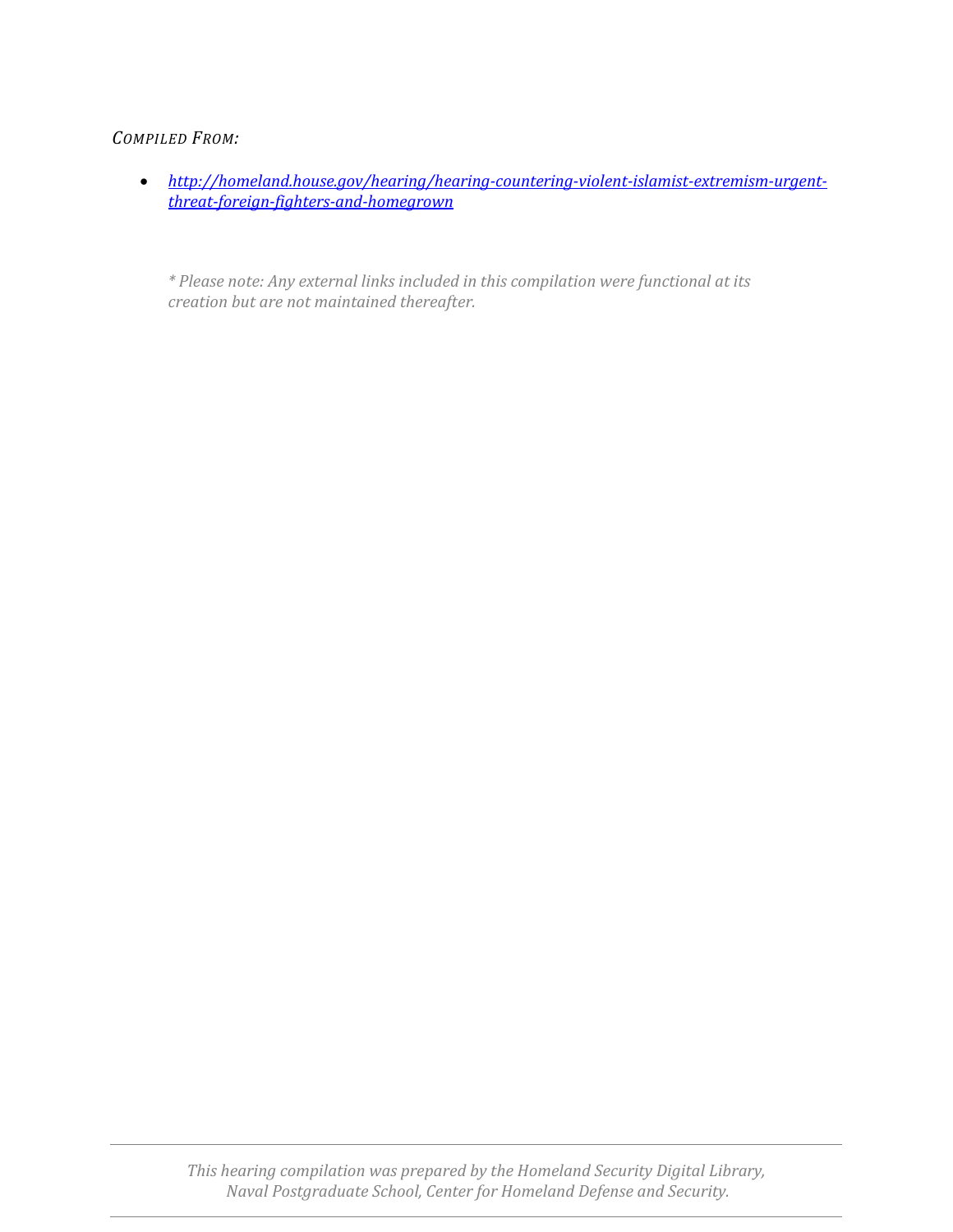<span id="page-2-0"></span>

## Committee on **HOMELAND SECURITY**

Chairman Michael McCaul

## *Opening Statement*

February 11, 2015 **Media Contact:** Lauren Claffey, April Ward (202) 226-8477

#### **Statement of Chairman Michael McCaul (R-Texas) Committee on Homeland Security**

**"Countering Violent Islamist Extremism: The Urgent Threat of Foreign Fighters and Homegrown Terror"**

### **Remarks as Delivered**

Today, at the first hearing of the House Committee on Homeland Security in the 114th Congress, I'd like to take a moment of silence to remember all those who lost their lives at the hands of ISIS, especially Americans James Foley, Steven Sotloff and, most recently, Kayla Mueller.

-------------------

The victims are the reason why we are here today. We must keep those barbaric terrorists out of the homeland to protect the American people. This hearing will also assess the urgent and growing threat of terrorists recruiting and inspiring Americans.

We need to accurately define the threat – violent Islamist extremism – and recognize it is spreading like wildfire around the globe. These fanatics want nothing less than destruction of our way of life, and now their ability to match words with deeds is growing at an astonishing rate. In recent years, their safe havens have proliferated and their ranks have swelled.

In many ways, we are no longer talking about terrorist groups. We are talking about terrorist armies. ISIS now controls a territory the size of Belgium, governs millions of people, draws on billions of dollars in revenue, and commands tens of thousands of foot soldiers. And they are brutal – their latest act of barbarism was on full display with the horrific murder of the Jordanian pilot.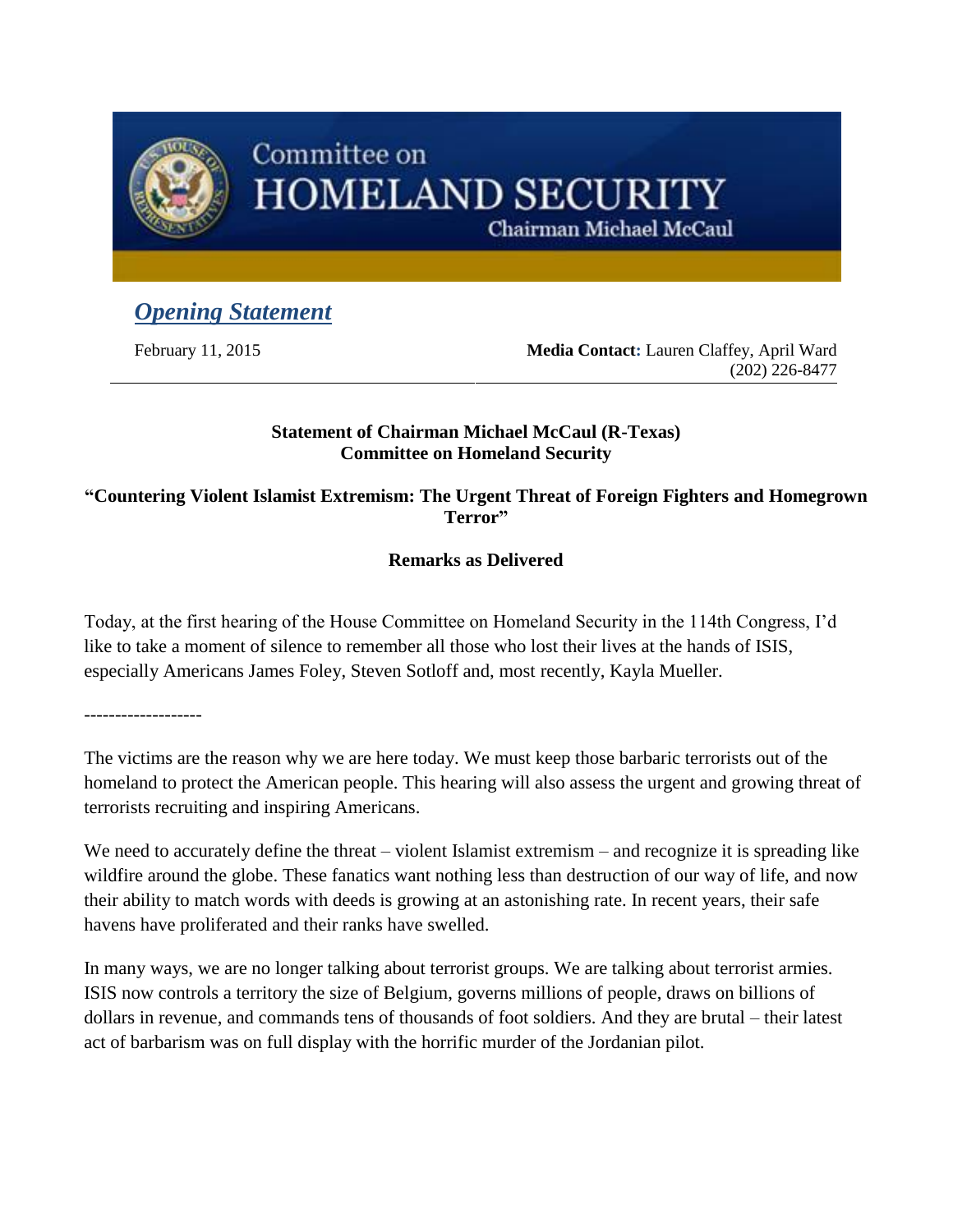This evolving Islamist terror landscape has given rise to the "dual threats" of foreign fighter returnees and homegrown terrorism. The recent terror attack in Paris, and other attacks and plots in Belgium, Germany, the U.K., Australia, Canada, and here in the U.S. are proof that the threat has surged and that the enemy is dead set on attacking the West.

As Mr. Rasmussen notes in his testimony, more than 20,000 fighters from over 90 countries have made their way to the battlefield to join al Qaeda, ISIS, and other extremist groups – making this the largest convergence of Islamist terrorists in world history. That number continues to grow despite months of airstrikes. Up to 5,000 of these fighters are Westerners, many of whom are able to travel into the United States without obtaining a visa. More than 150 American citizens have attempted to or succeeded in getting to the battlefield—and we know some have already returned to our shores.

But extremists do not need to travel overseas in order to become a threat to our homeland. Through Hollywood-like propaganda videos and social media, Islamist terror groups are inciting their followers and potential recruits to wage war at home. Both ISIS and Yemen-based al Qaeda in the Arabian Peninsula have called for Westerners – including Americans – to "wage individual jihad" in their home countries – and it's working. ISIS social media also gives step-by-step instructions on how to get to the fight and how to return.

Following the attacks in Paris last month, our European partners have been busy uncovering new terrorist cells and disrupting imminent plots. Also, just recently here at home, the FBI arrested an Ohiobased ISIS sympathizer who was intending to attack the U.S. Capitol with pipe bombs.

I am worried about our ability to combat this threat abroad, but also here at home. I wrote to the president recently and raised concerns that we still have no lead agency in charge of countering domestic radicalization and no line item for it in the budgets of key departments and agencies. I am also concerned that the few programs we do have in place are far too small to confront a threat that has grown so quickly.

Today, I hope to hear how the administration assesses the danger posed by foreign fighters, particularly Westerners, and the threat of homegrown terrorism here in the United States. More importantly, I hope we will hear about how the administration is responding—and plans to ramp up its response—to these challenges.

This morning I would like to welcome all of our witnesses but especially Mr. Rasmussen. It is his first appearance before Congress after being confirmed as the Director of the NCTC, and we look forward to his testimony.

As part of our Committee's focus on this critical national security issue, the Ranking Member and myself are establishing a Task Force on Combatting Terrorist and Foreign Fighter Travel. The sixmonth task force will review U.S. government efforts – focusing on DHS – to disrupt terrorist travel into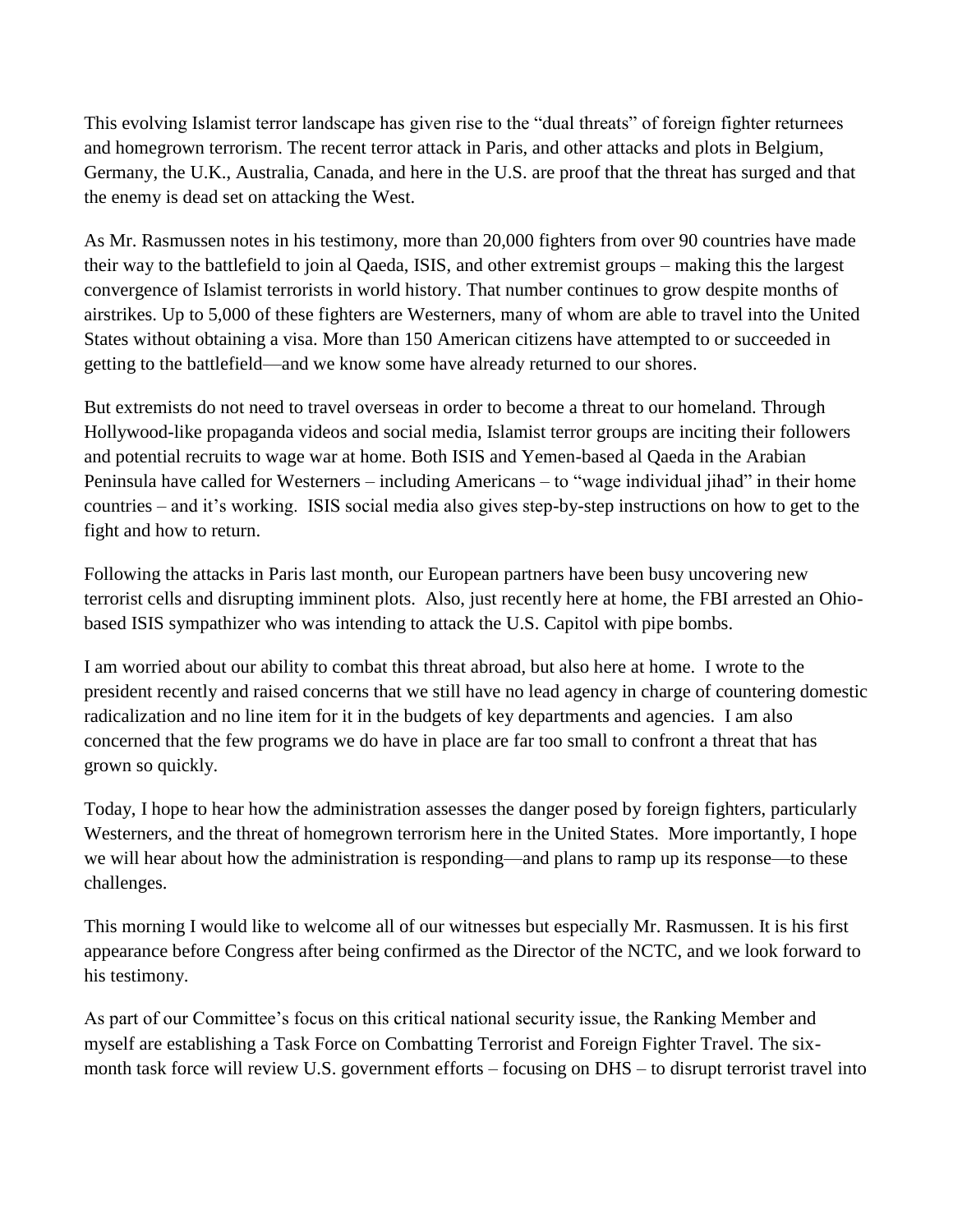our country and to combat the foreign fighter threat. It will ultimately provide recommendations to the Committee on how we can improve U.S. security against these dangers.

I am very disappointed that the State Department chose not to send a witness here today. The threats we are discussing are serious, and the State Department plays a key role in combating them. I recently sent a letter to the White House expressing my concerns over the Department's desire to resettle tens of thousands of Syrian refugees in the United States. I am worried ISIS could exploit this effort in order to deploy operatives to America via a federally funded jihadi pipeline.

###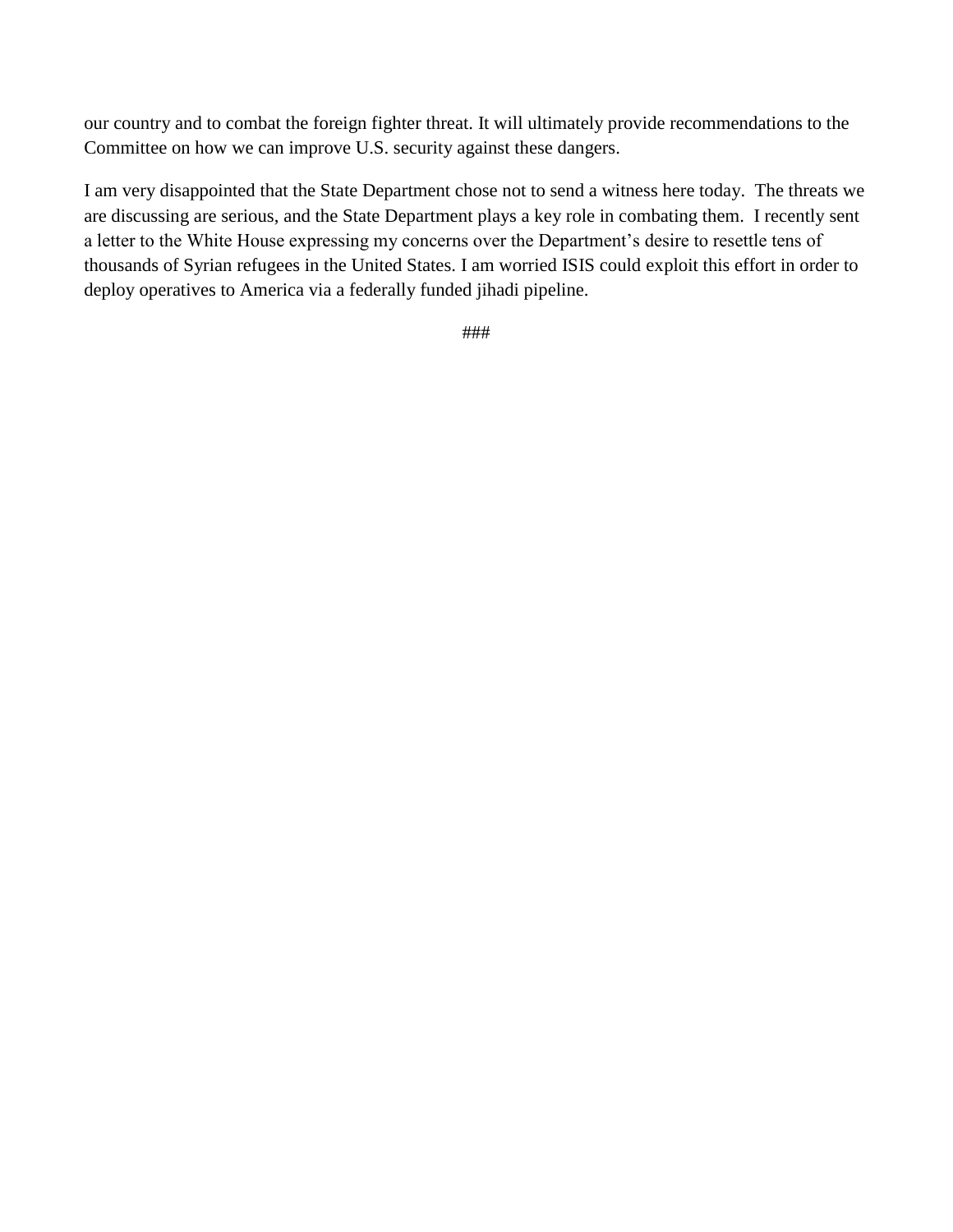<span id="page-5-0"></span>

**Statement for the Record**

## **The Honorable Francis X. Taylor**

## **Under Secretary, Office of Intelligence and Analysis**

**U.S. Department of Homeland Security**

**Before the**

**U.S. House Committee on Homeland Security**

**Regarding**

**Countering Violent Islamist Extremism: The Urgent Threat of Foreign Fighters and Homegrown Terror**

**February 11, 2015**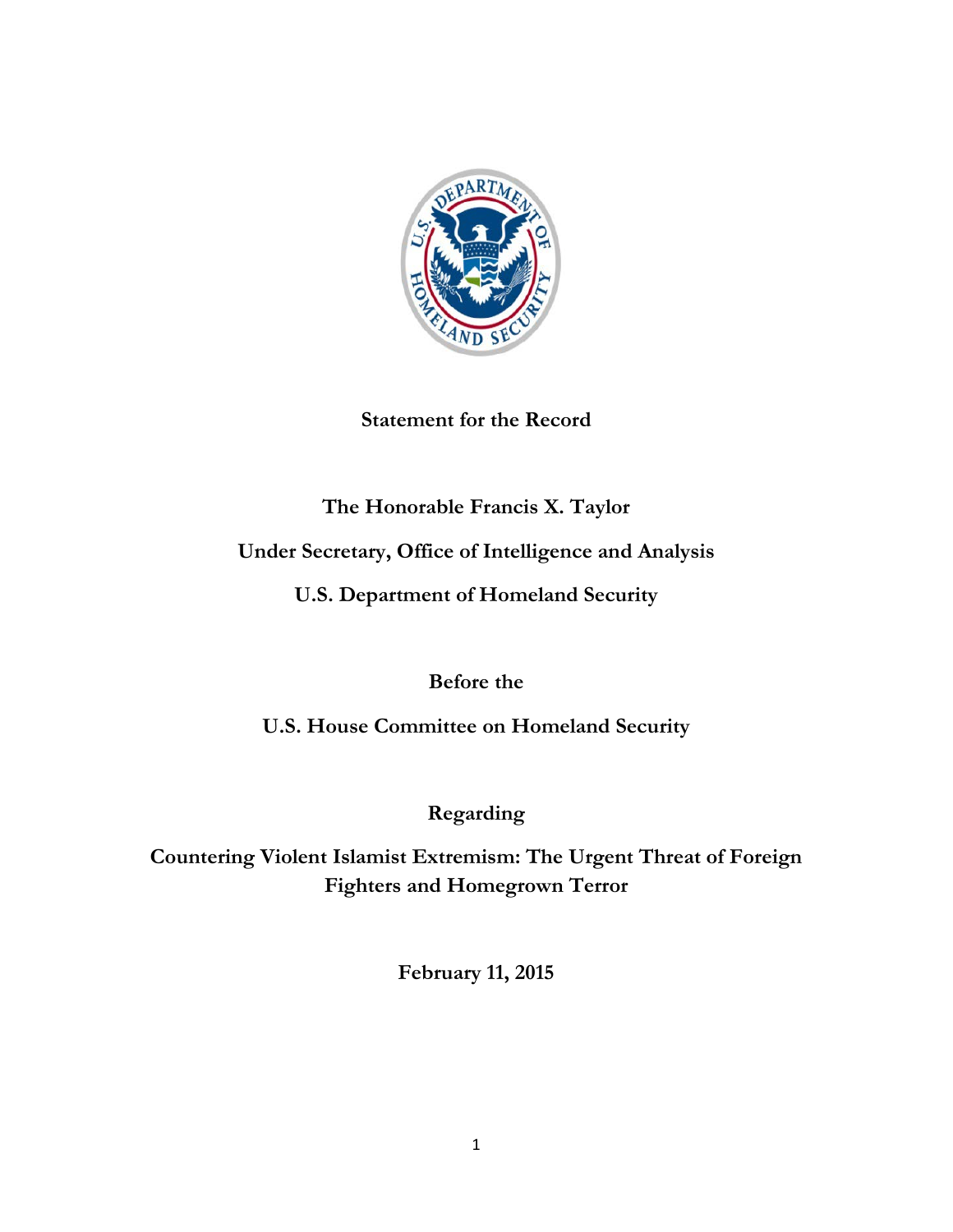Chairman McCaul, Ranking Member Thompson and distinguished Members of the Committee, thank you for the opportunity to appear before you today—along with my colleagues from the Federal Bureau of Investigation (FBI), the National Counterterrorism Center (NCTC), and the Department of State (DOS)—to discuss the foreign fighter threat and current efforts to disrupt terrorist travel.

For some time, the U.S. Government, including the Department of Homeland Security (DHS), has been concerned that terrorist groups operating in permissive environments present a significant security threat to the United States and to our allies. Events in Australia, Canada and, most recently, in France and Belgium underscore that the foreign fighter threat is no longer a problem restricted to foreign conflict zones such as those in northern Syria or western Iraq. The Islamic State of Iraq and the Levant (ISIL) and other like-minded terrorist organizations have been effective in recruiting fighters from Western countries, as well as recruiting individuals for violent action at home for those who cannot travel to conflict zones. The threat is real, it continues to evolve, and it is a present danger to everyone across the globe. It includes people radicalized to violence overseas, or potentially here in the United States.

At present, we are unaware of any specific, credible, imminent threat to the Homeland; however, recent events have demonstrated the need for increased vigilance both at home and abroad. We recognize that the threat environment is ever evolving and becoming increasingly complex and decentralized. For that reason, DHS is continuing to encourage an informed and aware public, as promoted by the "see something, say something," campaign, as well as our more specific bulletins. We must recognize protecting the Homeland is a shared responsibility.

In my testimony today, I will discuss the foreign fighter threat and highlight specific efforts DHS is undertaking to identify, address and minimize the foreign fighter threat to the United States and to our allies.

#### **Foreign Fighter Threat**

While much of today's hearing will focus on terrorist threats from Syria and Iraq, it is important to emphasize that the terrorist threat is fluid and not constrained to one group, race, ethnicity, national origin, religion, or geographic location. Many terrorist groups continue to pose a risk to our security and safety.

Core al-Qa'ida (AQ), al-Qa'ida in the Arabian Peninsula (AQAP), and AQ's affiliates and adherents remain a major concern for DHS. Despite the deaths of many of AQ's senior leaders, the group maintains the intent, and in some cases, the capability to facilitate and conduct attacks against U.S. citizens and facilities. The group has also demonstrated that it is capable of adjusting its tactics, techniques and procedures for targeting the West.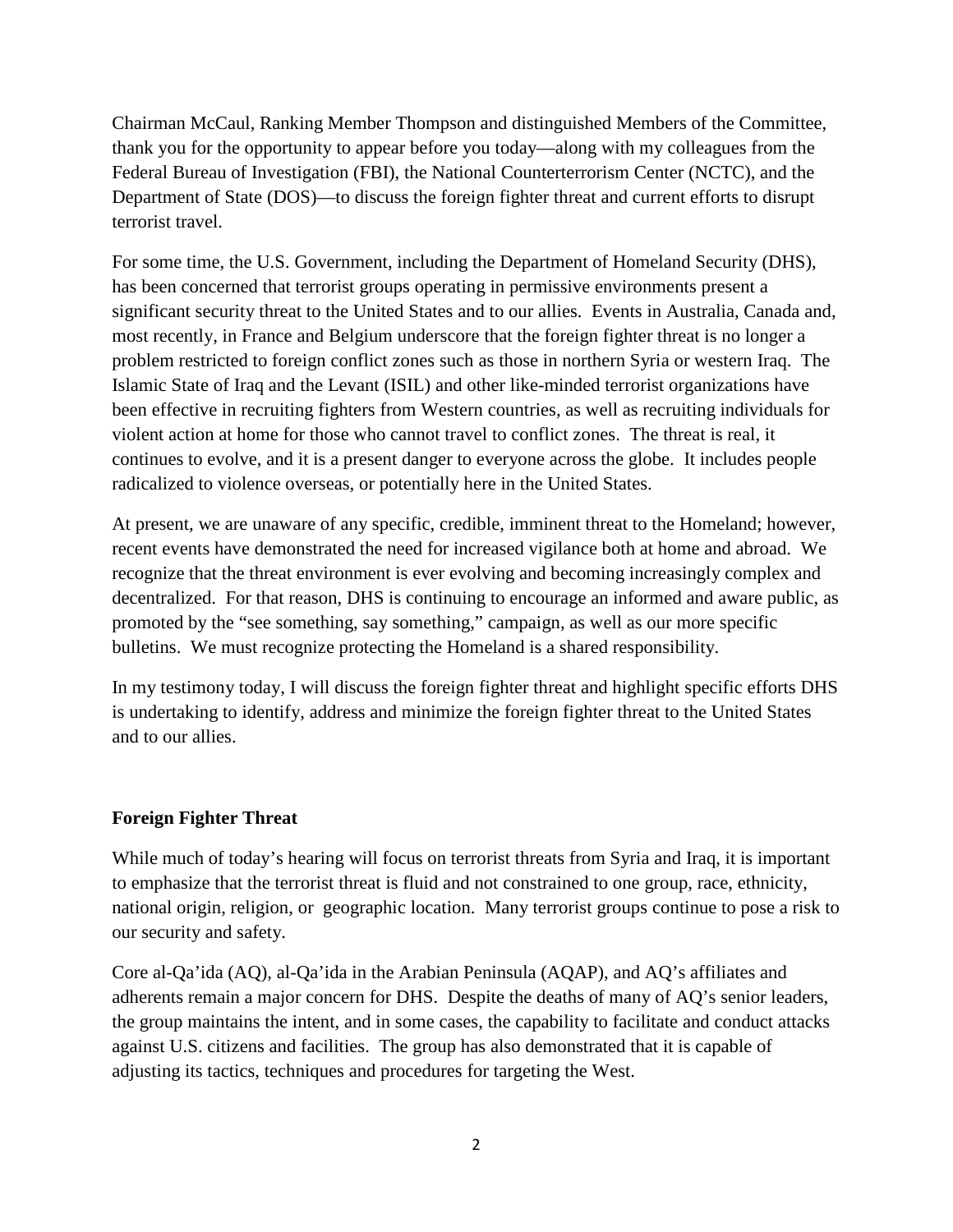Events in recent weeks have also made it clear why DHS and others in the counterterrorism and law enforcement communities are concerned about the threats posed by terrorists operating out of Syria and Iraq. In addition to hard-core al-Qa'ida loyalists, a number of those involved in terrorist operations within Syria and Iraq are affiliated with ISIL. ISIL operates as if it were a military organization and aspires to overthrow governments in the region and eventually beyond. Their experience and successes on the battlefields in Syria and Iraq have armed this group with advanced capabilities that most terrorist groups do not have.

ISIL has also publicly threatened "direct confrontation" with the United States, which is consistent with the group's media releases during the past several years that have alluded to attacking the United States. Through their sophisticated messaging capability, which includes the dissemination of high-quality media content on multiple online platforms, ISIL has been able to quickly reach a global audience and encourage acts of violence, as well as inspire U.S. citizens to travel to Syria to join in the conflict.

The ongoing conflict in Syria has emerged as a draw for more than 19,000 foreign fighters. We are aware of a number of U.S. Persons who have traveled or attempted to travel to Syria. More than 150 U.S. Persons and at least 3,400 Westerners have traveled or attempted to travel to Syria to participate in the conflict. We have also noted that veteran al-Qa'ida fighters have travelled from Pakistan to Syria to take advantage of the permissive operating environment and easy access to foreign fighters. We remain concerned about the threat of foreign fighters from the United States or elsewhere who may go to Syria and Iraq, become more radicalized to violence, and return to the United States or their home country and conduct attacks on their own or in concert with others. Furthermore, we also are concerned that U.S. Persons who join violent extremist groups in Syria could gain combat skills, violent extremist connections and possibly become persuaded to conduct organized or "lone-wolf" style attacks that target U.S. and Western interests. We also have become increasingly aware of the possibility that Syria could emerge as a base of operations for al-Qa'ida's international agenda, which could include attacks against the Homeland.

#### **DHS Response to the Foreign Fighter Threat**

#### *Aviation Security*

Terrorist organizations like AQAP continue to pose a serious threat to international civil aviation. As we have seen in AQAP's three attempted aviation attacks against the homeland the airliner plot of December 2009, an attempted attack against U.S.-bound cargo planes in October 2010, and an airliner plot in May 2012—terrorist groups have shown a significant and growing sophistication in terms of bomb design and construction, operational skill, and innovation. In the past three years terrorists have become increasingly interested in circumventing airport security screening through the use of improvised explosive devices (IEDs)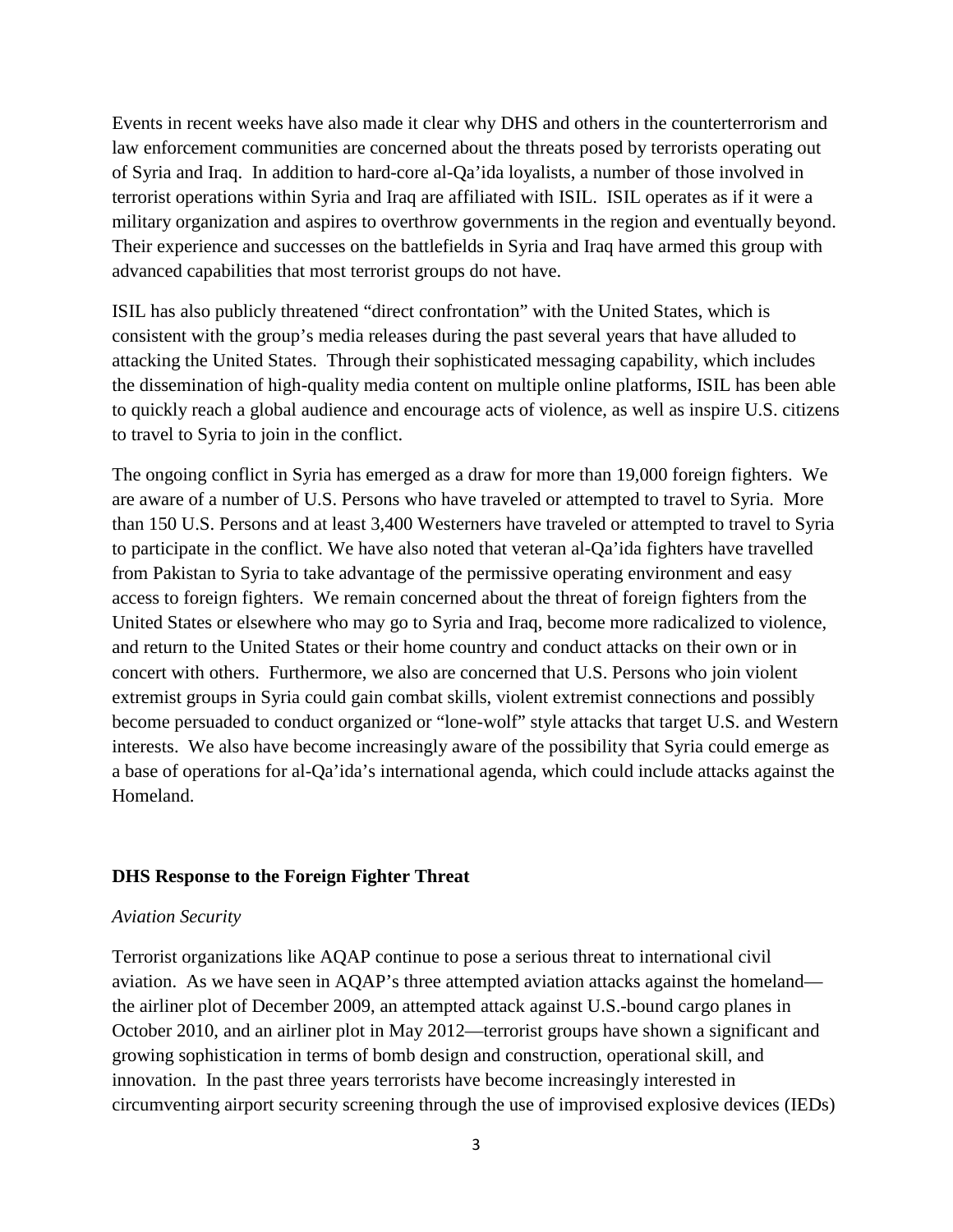concealed in cargo, commercial electronics, physical areas of one's body, in shoes or clothing, and in cosmetics and liquids.

To address the terrorist threat to aviation, DHS continues to evaluate, modify and enhance aviation security measures. For example, beginning in July 2014, DHS required enhanced screening at select overseas airports with direct flights to the United States. Weeks later, DHS added additional airports to the list, with the United Kingdom and other countries following with similar enhancements to their required aviation security operations. Following recent world events, in January 2015, the Transportation Security Administration (TSA) took steps to enhance the number of random searches of passengers and carry-on luggage boarding aircraft at U.S. airports. TSA, as directed by Secretary Johnson, is also conducting an immediate, short-term review to determine if additional security measures are necessary at both domestic and overseas last-point of departure airports. DHS will continue to evaluate the implementation of aviation security measures with air carriers and foreign airports to determine if more is necessary, and will make the appropriate aviation security adjustments without unduly burdening the traveling public.

In the long term, DHS is exploring the possibility of expanding preclearance operations at foreign airports with flights to the United States. This initiative provides for customs, immigration, and agriculture inspections of international air passengers and their goods by U.S. Customs and Border Protection (CBP) officials before the individual boards the plane for travel to the United States. Currently, CBP has preclearance operations at 15 airports and in 6 countries and, if appropriate, intends to enter into negotiations in order to expand air preclearance operations to new locations.

#### *Information Sharing*

Information sharing with our domestic and foreign partners is vital in identifying developing threats both here and abroad. DHS is committed to continuing our efforts, along with our colleagues in the Intelligence Community, to partner with European governments and other key counterterrorism allies to share information about terrorist threats.

Since its inception, DHS has sought to broaden and deepen international liaison efforts to improve its ability to share information with key foreign allies. DHS has worked closely with the European Union through the U.S.-EU Passenger Name Records Agreement to facilitate the transfer of Passenger Name Records information to DHS by airlines that are subject to EU data protection laws. This agreement provides the highest standard of security and privacy protection. In addition, DHS has used its close partnerships with the countries in the Visa Waiver Program and the Five Country Conference to improve our respective abilities to identify illicit travel. The Preventing and Combating Serious Crime Agreement that DHS and 40 foreign partners have signed provides each signatory with reciprocal access to fingerprint repositories for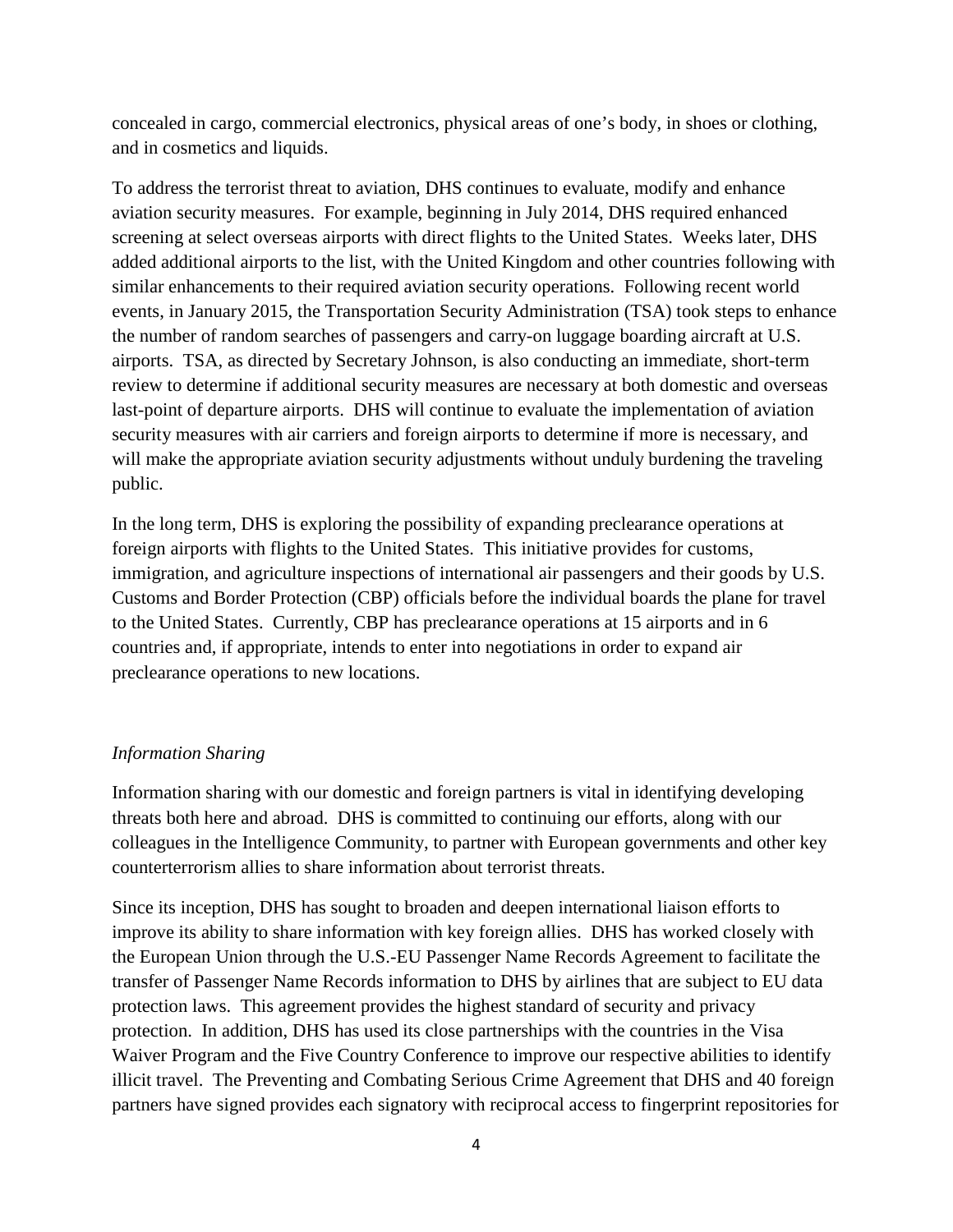the purposes of combating crime and terrorism. With the Five Country Conference, which includes Australia, Canada, New Zealand and the United Kingdom, we have also concluded immigration information sharing agreements that reduce the likelihood that a person applying for asylum or a visa in any of the five countries who has an illicit past could hide that history. DHS also engages with foreign partners to share analytic and targeting methodology, chiefly by conducting analytic exchanges, to enhance the ability of DHS and foreign allies to identify individuals and travel routes, and prevent travel to foreign conflict zones.

DHS is working with our interagency partners to inform our state, local, tribal and territorial (SLTT) partners of recent events and threats. Following the Paris attacks, the Office of Intelligence and Analysis (I&A) prepared two Intelligence Notes and worked with the FBI to prepare and issue Joint Information Bulletins (JIBs); DHS shared both items nationally with fusion centers.

I&A continues to provide our state and local law enforcement partners with information about observable behavioral indicators of U.S. Persons planning or attempting travel to Syria. I&A has produced tailored assessments on the motivations of U.S. travelers, their travel patterns, the role social media is playing in radicalization to violence, and the ways in which U.S. Persons are providing material support to Syria-based violent extremist groups. Additionally, I&A has partnered with the FBI to produce JIBs and other products for state and local law enforcement on the trends and observable behaviors in individuals seeking to travel to Syria.

#### *Tracking Foreign Fighters*

DHS is increasing efforts to track those who enter and leave Syria and may later seek to travel to the United States without a State Department-issued visa under the Visa Waiver Program (VWP). Working with the Intelligence Community, DHS is aware that a number of foreign fighters in Syria have come from various VWP countries.

In response, this fall, DHS strengthened the security of the VWP through enhancements to the Electronic System for Travel Authorization (ESTA). Those changes went into effect on November 3, 2014. ESTA adds a significant layer of security to the VWP by enabling CBP to conduct security vetting of prospective VWP travelers to determine if they pose a law enforcement or security risk before they board aircraft destined for the United States. DHS determined that additional data will improve the Department's ability to screen prospective VWP travelers and more accurately and effectively identify those who pose a security risk to the United States. These improvements provide an additional layer of enduring security for the VWP and facilitate visa-free travel to the United States.

Because we view advance passenger screening as a critical element to an effective national counterterrorism capability, we have explained to many partner nations how they can compare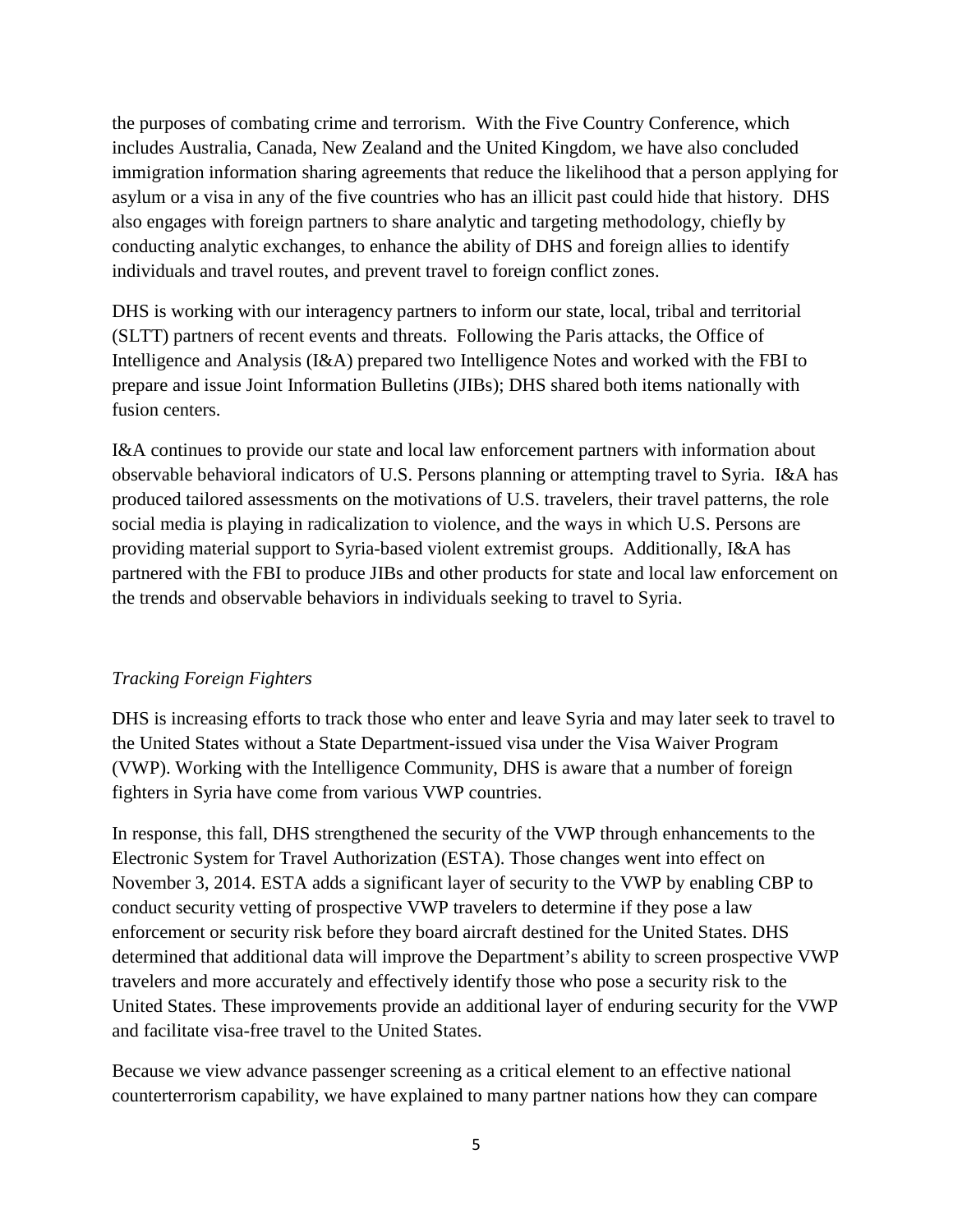airline manifests and reservation data against terrorist watchlists and other intelligence about terrorist travel. This is an area where the United States has developed a capability significantly more advanced than most other nations, both in identifying illicit travel and in protecting the privacy and civil liberties of all travelers, and we have worked to share this know how in order to prevent terrorists from traveling the globe in anonymity. Developing this capability is also consistent with the new obligations introduced through UN Security Council Resolution 2178, introduced last year by President Obama.

DHS is also working with partner nations in Europe, the Middle East, and North Africa to increase our information sharing to track Syrian foreign fighters. These efforts allow the United States greater visibility on potential threats to the Homeland, while similarly enhancing our partners' ability to track and prevent terrorist travel. The importance of this issue was highlighted by the United Nations Security Council's adoption of Resolution 2178 in September 2014, which provided new momentum for European and other governments to use air passenger screening technology and enhance information sharing through multilateral and bilateral channels.

#### *Countering Violent Extremism*

Homegrown violent extremists (HVEs) represent a persistent and often unpredictable threat based on their close familiarity with the United States and their ability to act with little or no warning as lone offenders or in small decentralized cells. Over the past few years we have seen self-mobilizing, independently operating HVEs plot to bomb high profile targets, such as the Federal Reserve Bank in New York, the U.S. Capitol, and commercial establishments in downtown Chicago, Tampa and Oakland. All these plots were disrupted.

To address the need to counter violent extremism (CVE) in the Homeland and to guard against the domestic "lone wolf"—someone who did not train at a terrorist camp or join the ranks of a terrorist organization overseas, but is inspired here at home by a group's social media, literature or violent extremist ideology—Secretary Johnson has directed DHS to build on our partnerships with state and local law enforcement in a way that enhances community relationships and builds resilience to violent extremist recruitment. DHS now has a senior executive whose sole responsibility is coordinating and improving the Department's CVE efforts.

DHS's approach emphasizes the strength of local communities and the premise that wellinformed and well-equipped families, communities and frontline personnel represent the best defense against violent extremism. Over the past eight months, DHS has participated in a National Security Council (NSC)-coordinated interagency effort to work with Boston, Los Angeles and Minneapolis/St. Paul to facilitate and support the development of locally-based, and-driven, violent extremism prevention and intervention pilot frameworks. Additionally, since September 2014, Secretary Johnson has personally participated in direct engagement efforts with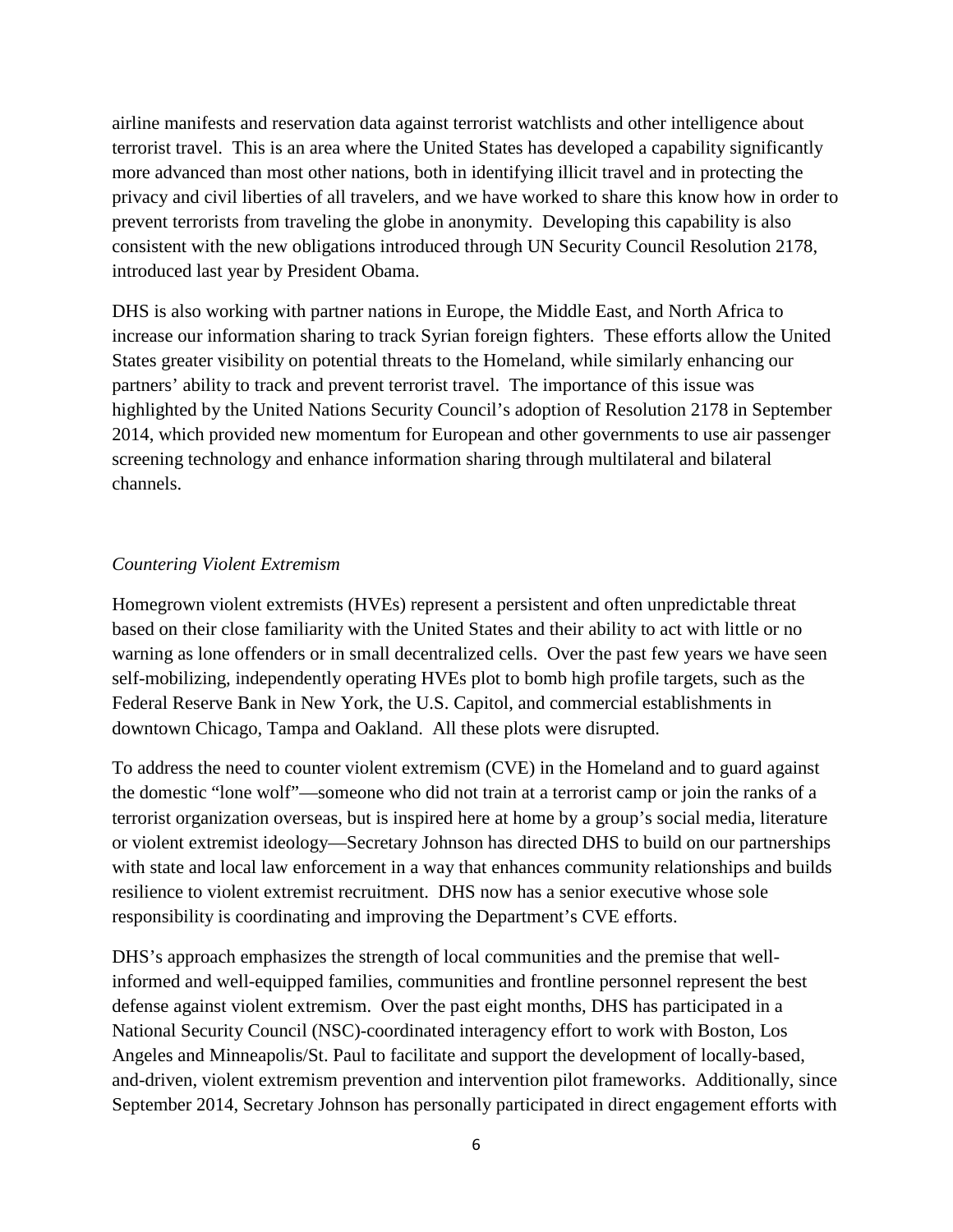critical stakeholders in Chicago, Columbus, Minneapolis, Los Angeles, and most recently, Boston, to hear how DHS can best support local efforts to counter violent extremism and address foreign terrorist fighters.

DHS CVE efforts, in partnership with NCTC, also include the development of the Community Awareness Briefing (CAB), which is designed to share unclassified information with stakeholders regarding the threat of violent extremism, as well as help communities and law enforcement develop the necessary understanding of al-Qa'ida, al-Shabaab, ISIL, and related affiliates' recruitment tactics as well as explore ways to address these threats at the local level. The CAB draws a parallel between the similar recruitment targets of all types of violent extremism. For example, the CAB uses the case study on the attack at a Sikh temple in Oak Creek, WI to illustrate potential for violence from all types of violent extremists, including but not limited to violent white supremacists, violent eco-terrorists, violent Neo-Nazis, criminal gangs (such as MS-13), and international terrorist groups. Due to the increased number of Western-based fighters traveling to foreign war conflicts, such as Syria and Somalia, the CAB now includes information relating to the foreign terrorist fighter recruitment narrative by al-Shabaab and ISIL.

Beyond our borders, DHS collaborates with partner countries (such as the United Kingdom, Belgium, the Netherlands, Germany, Canada, Spain and France) to develop best practices in community engagement endeavors that effectively counter violent extremism. Following the Paris attacks, DHS worked with some of these countries and the Department of State to link members of civil society and community stakeholders in respective countries so that they could coordinate and build grass roots responses to the attacks in Paris.

DHS is also working closely with the NSC staff, the Department of State, the Department of Justice including the FBI, and NCTC to plan the February 18-19, 2015, CVE Summit which will bring together key stakeholders from national and local governments around the world as well as the private sector, civil society, and community leaders to develop an action agenda address violent extremism in all its forms. Furthermore, DHS is working with the Department of State on the Global Counterterrorism Forum Workshop, which will be held on February 23 and 24 in Washington, DC and will build on the CVE Summit. This workshop will focus on ways in which communities and governments can develop specific programs and efforts to address the issue of foreign terrorist fighters. France, Canada, Australia and others will address the recent attacks they have faced and solutions they are developing to deal with this threat.

#### **Conclusion**

The terrorist threat is dynamic, as those who operate individually or as part of a terrorist organization will continue to challenge our security measures and our safety. DHS will continue to work with our international counterparts and our colleagues within the FBI, NCTC,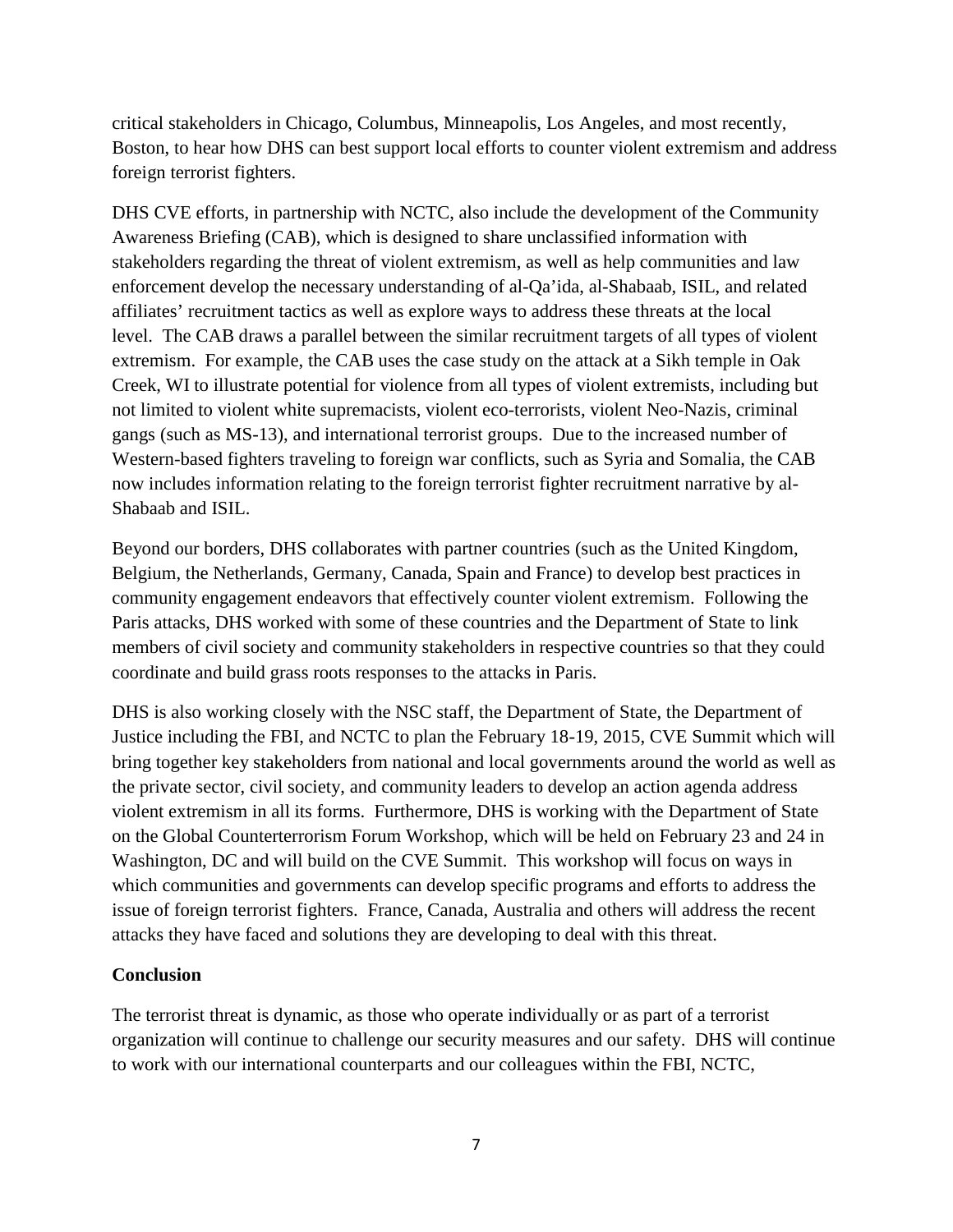Department of State and the Intelligence Community, to identify potential threats to our security, both at home and abroad.

Chairman McCaul, Ranking Member Thompson and distinguished Members of the Committee, thank you for the opportunity to appear before you today. I look forward to answering your questions.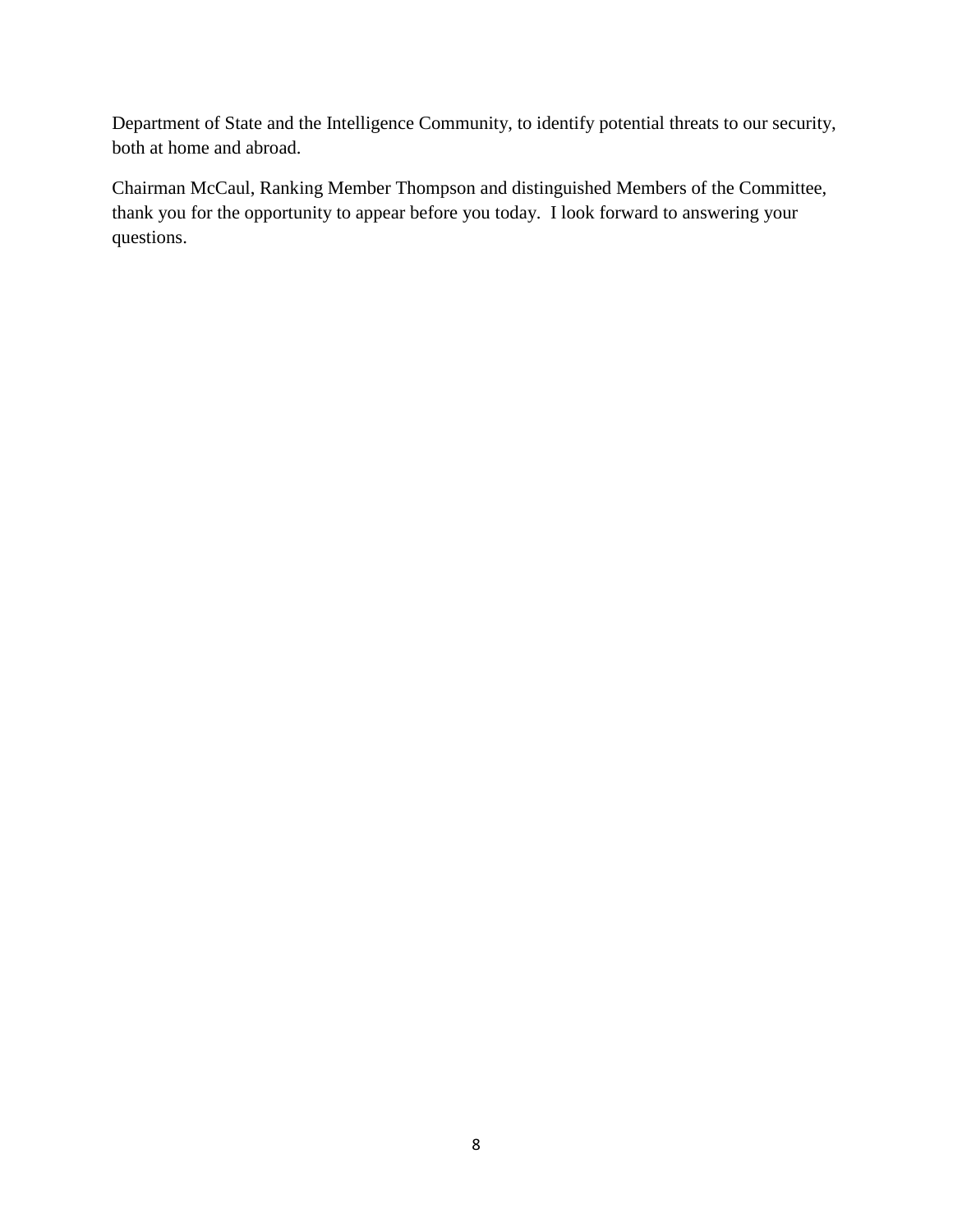#### <span id="page-13-0"></span>**Hearing before the House Committee on Homeland Security "Countering Violent Islamist Extremism: The Urgent Threat of Foreign Fighters and Homegrown Terror" February 11, 2015**

#### **Nicholas J. Rasmussen Director National Counterterrorism Center**

Thank you Chairman McCaul, Ranking Member Thompson, and members of the Committee. I appreciate this opportunity to be here today to discuss the threat posed by foreign fighters and homegrown terror, and our efforts to counter it. I'm pleased to join my colleagues and close partners from the Department of Homeland Security and Federal Bureau of Investigation.

#### **Foreign Fighters**

One of the most pressing concerns for the Intelligence Community is the ongoing flow of foreign fighters to Syria and the threat they could pose upon return to their home countries. The battlefields in Iraq and Syria provide foreign fighters with combat experience, weapons and explosives training, and access to terrorist networks that may be planning attacks which target the West.

This shared threat has prompted even closer cooperation across U.S. federal agencies and with our international partners, particularly in Europe. We are seeing increased international focus on this problem which is resulting in stricter counterterrorism laws overseas, increased border security efforts, and more willingness to share threat information among partner nations.

The United States and our allies are increasingly concerned with the more than 20,000 foreign fighters who have traveled to Syria from over 90 different countries. We assess at least 3,400 of these fighters are from Western countries including over 150 U.S. persons who have either traveled to the conflict zone, or attempted to do so. It's very difficult to be precise with these numbers because they come from a variety of sources that vary in quality. But the trend lines are clear and concerning. The rate of foreign fighter travel to Syria is unprecedented. It exceeds the rate of travelers who went to Afghanistan and Pakistan, Iraq, Yemen, or Somalia at any point in the last 20 years.

In addition to the foreign fighters who have already traveled, the number of those seeking to go to Syria and Iraq are going up. Furthermore, the majority of those getting there right now are fighting for ISIL on the battlefield in Syria and Iraq.

Individuals drawn to fight in foreign conflict zones do not fit any one stereotype. Recruits come from various backgrounds, highlighting the need for comprehensive messaging and early engagement with a variety of communities to dissuade vulnerable individuals from traveling. Extremist use of social media, especially by ISIL, is attracting a diverse set of aspiring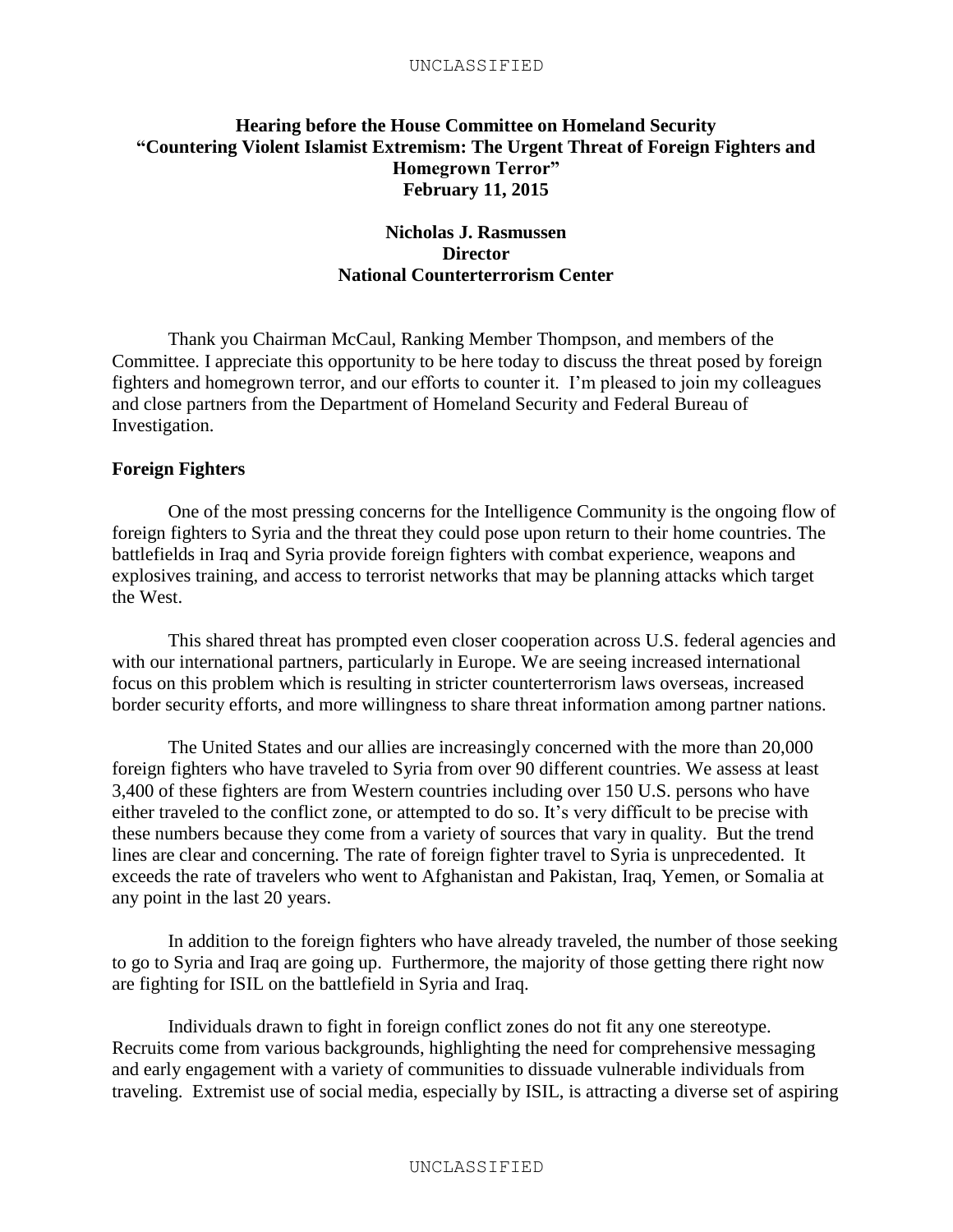foreign fighters and serving as a platform for relaying travel advice, including facilitation information, meeting locations, and even regional hotel accommodations.

#### **ISIL's Use of Social Media**

Last week, the world witnessed the brutal burning of Jordanian pilot Lieutenant Muath al-Kaseasbeh. As that propaganda video demonstrated, ISIL's media capabilities are robust and effective. Moreover, their ability to generate timely new propaganda continues to grow. Since January 1 of this year, more than 250 official ISIL products have been published online. The group has shown the capacity to use these products to speak to the full spectrum of potential audiences: local Sunni Arab populations whom they are trying to co-opt and exercise dominion over, coalition countries, and populations around the world—including English-speaking audiences here and across the globe.

As you would expect, ISIL uses the most popular social media platforms to disseminate this messaging – YouTube, Facebook and Twitter. And they know how to ensure that once their media releases are posted, that they reach wide and far almost instantaneously, with re-posting and generation of follow-on links and translations into additional languages.

In terms of content, we've all seen that it includes those horrible images in which hostages have been murdered or ISIL's adversaries on the battlefield have been executed.

But we've also seen the social media images of a bucolic, family-friendly, welcoming life under ISIL's rule in their self-declared caliphate, as ISIL tries to paint a picture to entice disenfranchised individuals seeking ideological, religious, and personal fulfillment, not just a battlefield or martyrdom experience.

ISIL also generates releases that cater to a younger population more familiar with popular culture. These releases often reference Western brands—including popular video games—to appeal to thrill seekers and youth looking for fulfillment. They have also coined pithy "memes" such as, "YODO: You Only Die Once. Why not make it martyrdom?"

ISIL supporters have also enhanced the group's presence on the internet, expressing their alliance in various languages—in countries from Belgium to the Philippines—in their "We are ISIL" campaign.

In short, ISIL has proven far more adept than core al-Qa'ida -- or any of al-Qa'ida's affiliates – at using new media tools to reach a broader audience.

#### **Foreign Fighter Travel**

How do we disrupt travel by foreign fighters to conflict zones, Syria in particular? The volume and diversity of recruits flowing to and from the conflict areas make disruption especially challenging. There is no single pipeline for foreign fighter travel into and out of Syria. Violent extremists take different routes, including land, air, and sea. Most routes involve transit through Turkey because of its geographic proximity to the Syrian border areas where violent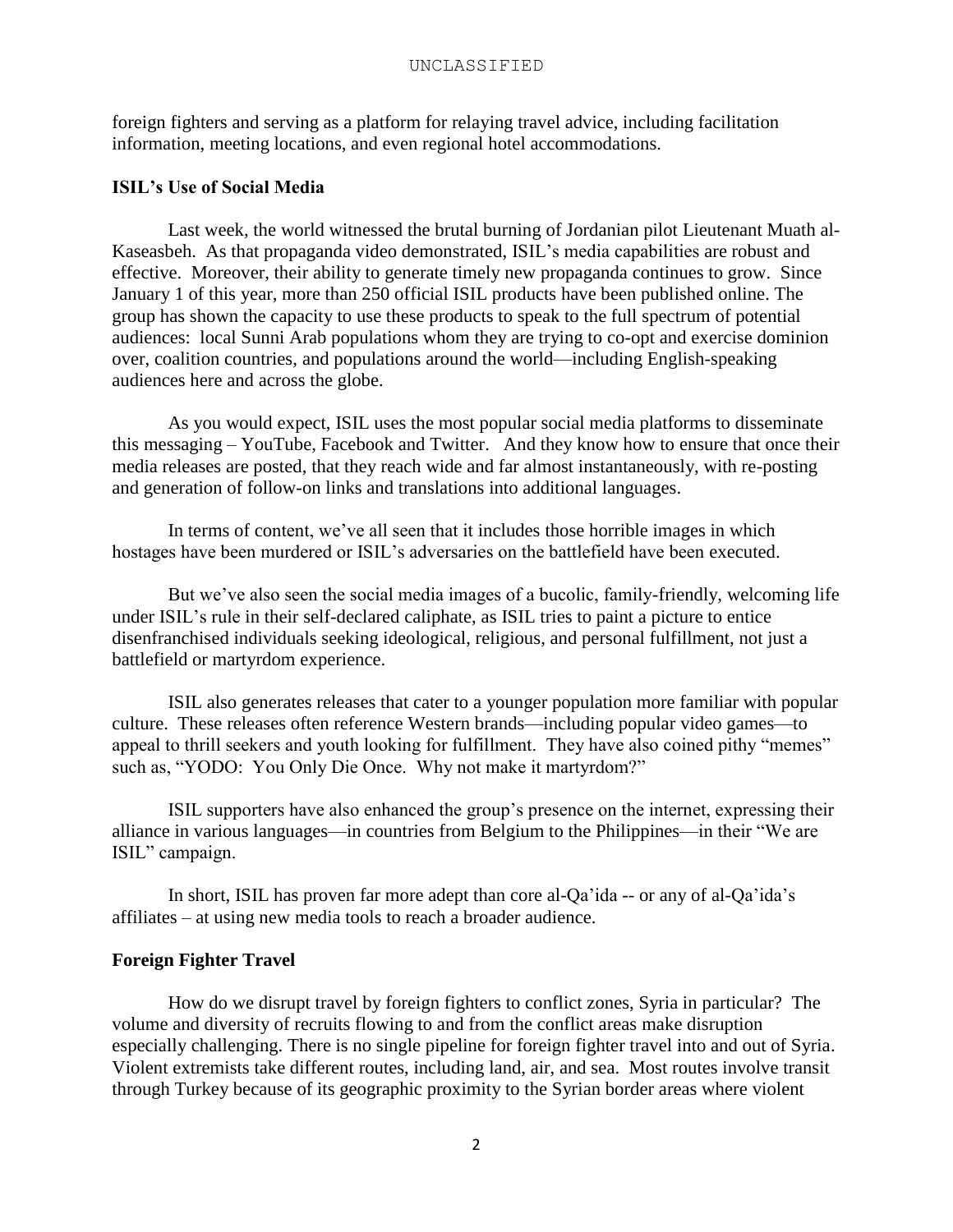extremist groups operate. Turkey has signed visa-free travel agreements with more than 69 governments, which limit the requirement for traveler screening. No visas are required for most EU citizens, some of whom are also able to travel on identity cards. Many would-be fighters simply take direct or indirect commercial flights to Turkish airports. Some European fighters also travel overland via the Balkans. Violent extremists from the Caucasus transit Iran, Russia, or Georgia en route to Turkey. Other extremists, including those from Europe or North Africa, use maritime routes by boarding cruise ships or ferries to Turkey before crossing into Syria.

Recently, Turkey has stepped up its efforts to deny entry to potential foreign fighters based on information provided by the fighters' countries of origin. The "Turkish Banned from Entry List" now reportedly includes 10,000 individuals.

In response to the recent attacks in Paris and arrests in several European countries of violent extremists planning terrorist attacks, we see an increased political willingness among our foreign partners to review and enhance border controls and institute stronger watchlisting and information sharing arrangements. In fact, tomorrow, the EU is holding a summit on foreign fighter issues, and we hope to see additional border security and information sharing initiatives as a result of this meeting. Additionally, the summit will most likely address counterterrorism legal mechanisms in the EU and a discussion of terrorist use of the Internet, all worthwhile and meaningful steps to greater cooperation in Europe.

Our partners in North Africa and Asia are also passing new counterterrorism laws and identifying other means to identify, interdict, and prosecute foreign fighters and those who support them. Egypt, Jordan, Saudi Arabia, Qatar, Turkey, and the UAE have all recently enacted legislation or regulations to address the foreign fighter issue.

While good efforts are underway, significant work remains, particularly in ensuring that our foreign partners are able and willing to identify and stop foreign fighters at their borders both to prevent fighters from entering and to stop fighters from leaving their home countries to travel abroad. These efforts must include a range of measures, including screening visa applicants; using Passenger Name Records or other data to identify potential foreign fighters; applying increased screening measures at points of departure; and a willingness to share information through INTERPOL, the UN, and bilateral relationships.

#### **NCTC Efforts to Address Foreign Fighter Threat**

NCTC is undertaking a broad Center-wide effort to track foreign fighters traveling to Syria, working closely with our Intelligence Community partners. We work to resolve the identities of potential fighters to uncover possible derogatory information in NCTC holdings. Additionally, the U.S. Government continues to work closely with foreign partners to combat threats emanating from Syria.

As part of this effort, NCTC aggregates information on known or suspected terrorists traveling to Syria in the Terrorist Identities Datamart Environment (TIDE). TIDE is the U.S. Government's central repository for terrorist identity intelligence. It is also an analytic tool, and this effort has created a valuable forum for identifying, tracking, and sharing information with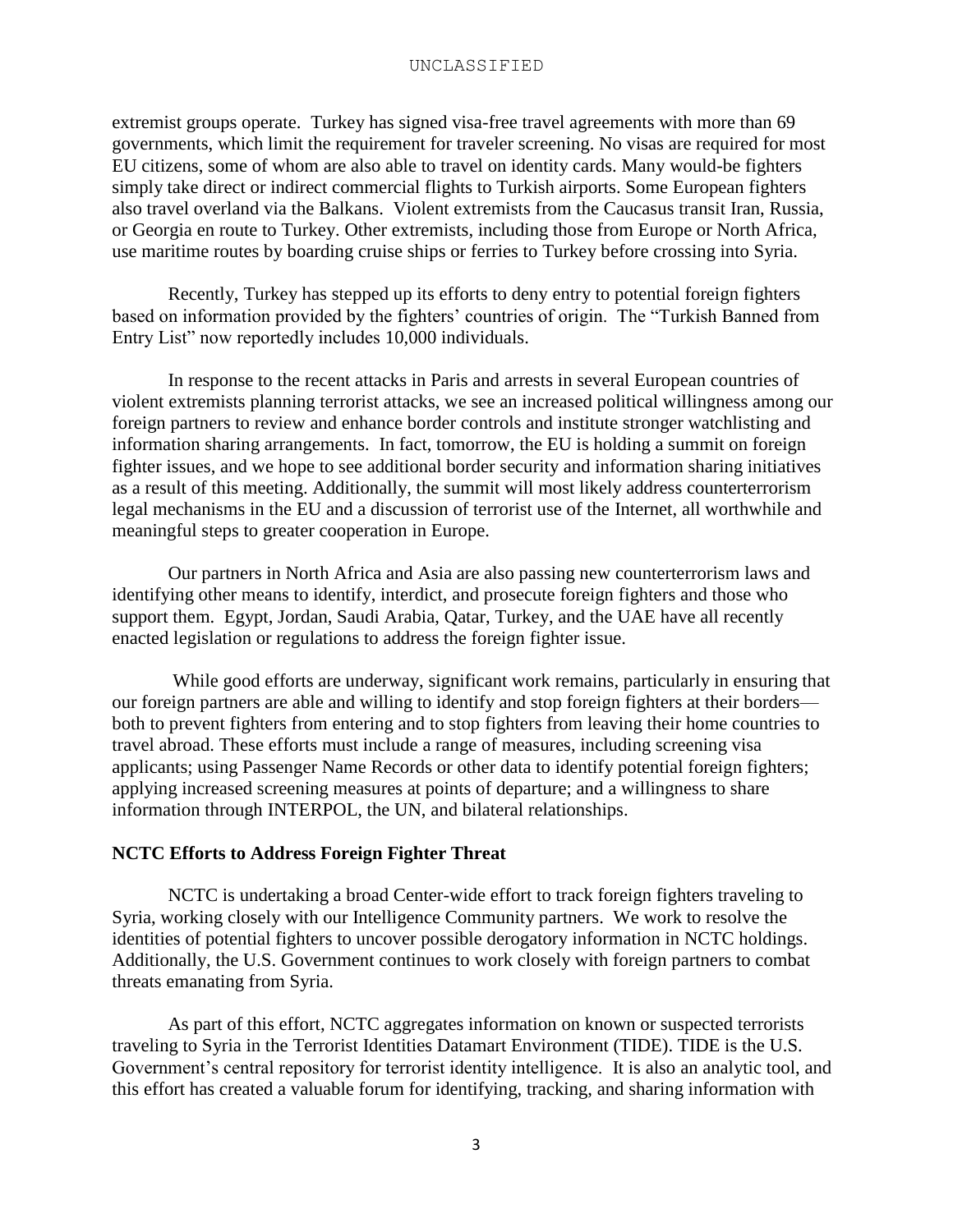law enforcement, counterterrorism, screening, and watchlisting communities on known or suspected terrorists.

Our metrics-based tracking and assessment of these terrorist identities has directly helped resolve inconclusive identities, enhance TIDE records, and upgrade watchlist statuses on several hundred known or suspected terrorists.

NCTC's Pursuit Group -- which develops investigative leads for our partner agencies to pursue -- is working to identify foreign fighters entering Syria who have potential access or connections to the Homeland, so they can be watchlisted. This analysis leverages NCTC's unique accesses: a wider range of IC and law enforcement information than any other agency through our own counterterrorism data holdings as well as natively through embedded officers from ten other agencies.

#### **Homegrown Violent Extremism**

The threat we face is not just from foreign fighters or terrorist groups including ISIL and al-Qa'ida. Individuals inspired by those and other groups, or simply by violent extremist propaganda, can be motivated to action, with little to no warning. Many of these so-called homegrown violent extremists (HVEs) are lone actors, who can potentially operate undetected and plan and execute a simple attack.

We closely monitor violent extremist activity, including when such activity occurs in the U.S., for signs that last year's attacks in Canada and New York may embolden other HVEs to conduct additional attacks. ISIL's rhetoric may have played a role in those attacks, particularly in target selection.

More broadly, we believe the HVE threat will remain at its current level resulting in fewer than 10 uncoordinated and unsophisticated plots annually from a pool of up to a few hundred individuals, most of whom are known to the IC and law enforcement.

#### **Countering Violent Extremism (CVE)**

The growing number of individuals going abroad as foreign fighters to Syria only emphasizes the importance of prevention. Any hope of enduring security against terrorism or defeating organizations like ISIL rests in our ability to diminish the appeal of terrorism and dissuade individuals from joining them in the first place.

To this end, we continue to refine and expand the preventive side of counterterrorism. We have seen a steady proliferation of more proactive and engaged community awareness efforts across the United States, with the goal of giving communities the information and the tools they need to identify extremism in their midst and do something about it before it manifests itself in violence. NCTC, in direct collaboration with DHS, DOJ, and FBI, has led the creation of CVE tools to build community resilience across the country.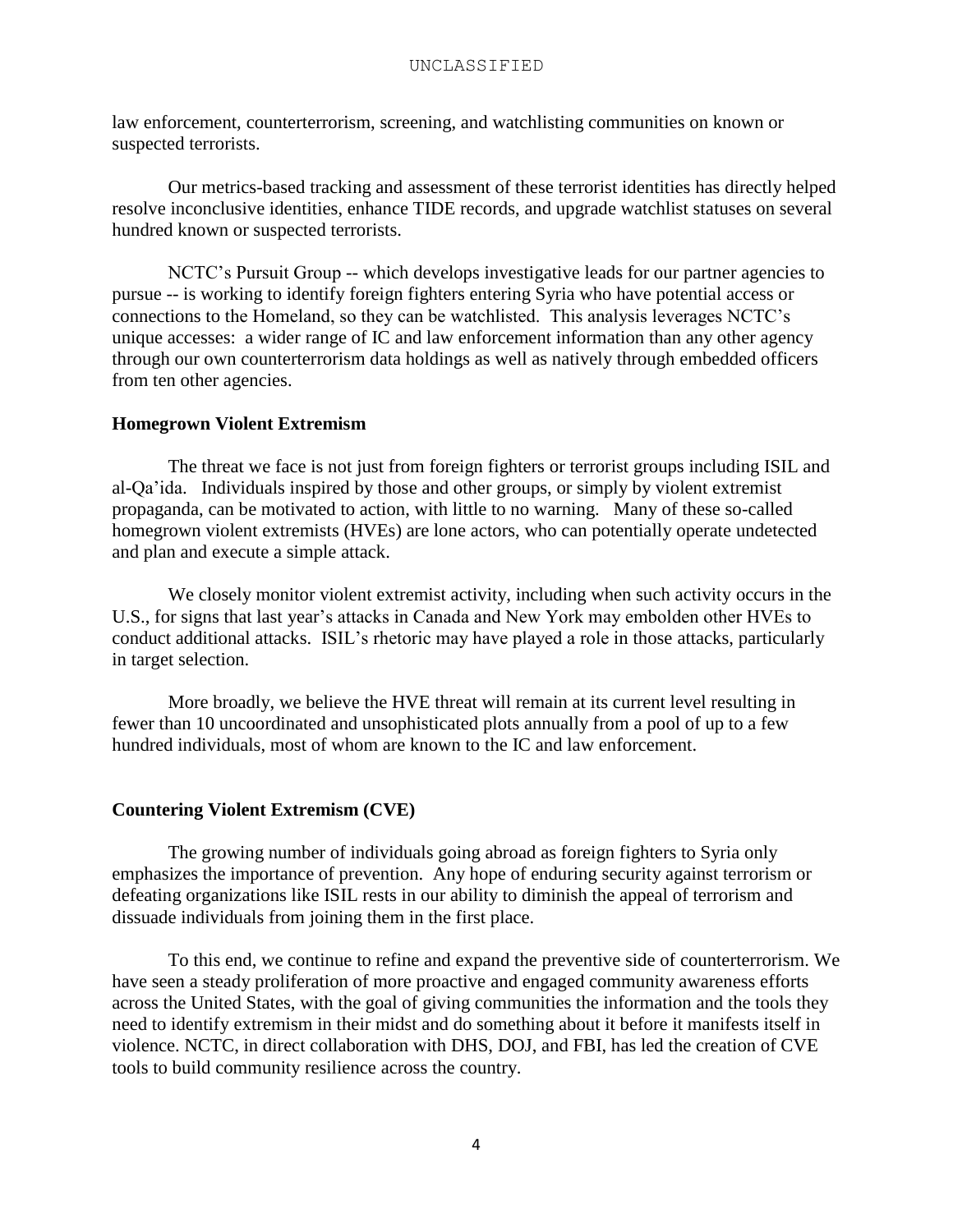Working closely with these partners, NCTC is engaged in this work all across the country, and I will point to just one example.

You will recall the case last year in which three young teenage girls allegedly attempted to travel from Denver to Syria by way of Frankfurt, Germany, where their travel was disrupted.

In the aftermath of that incident, we, in concert with DOJ, DHS, and FBI, sent our officers on multiple occasions to meet with the greater Denver community and to raise awareness among community and law enforcement audiences about the terrorist recruitment threat. The briefing, developed with our partners, is now tailored to address the specific issue of foreign fighter recruitment in Syria and Iraq. We and our partner agencies have received a strong demand signal for more such outreach.

This isn't a law enforcement-oriented effort that might be perceived as intimidating. Rather, it's an effort to share information about how members of our communities are being targeted and recruited to join terrorists overseas. Seen in that light, we've had a remarkably positive reaction from the communities with whom we have engaged.

We continue to expand our CVE tools. With our DHS colleagues, we have created and regularly deliver the Community Resilience Exercise program, a table top exercise that brings together local law enforcement with community leadership in a city to run through a hypothetical scenario featuring a possible violent extremist or foreign fighter. We were pleased that House Homeland staff was able to attend a recent exercise in Minneapolis.

We realize we cannot institutionalize a prevention approach without scaling up these efforts. Our agency is creating programs to train individuals on CVE tools to ensure that communities across the country are able to lead on CVE approaches locally. This approach syncs with the efforts of the White House, NCTC, DHS, DOJ, and FBI to facilitate the local development and implementation of prevention and intervention frameworks in cities across the country.

#### **Conclusion**

Confronting the threat of foreign fighters and working with resolve to prevent another terrorist attack remains the counterterrorism community's overriding mission. NCTC recently celebrated its  $10<sup>th</sup>$  year in service to the nation, and we remain focused on continuing to enhance our ability to counter the terrorist threat in the years ahead.

Chairman McCaul, Ranking Member Thompson, and members of the Committee, thank you for the opportunity to testify before you this morning. I look forward to answering your questions.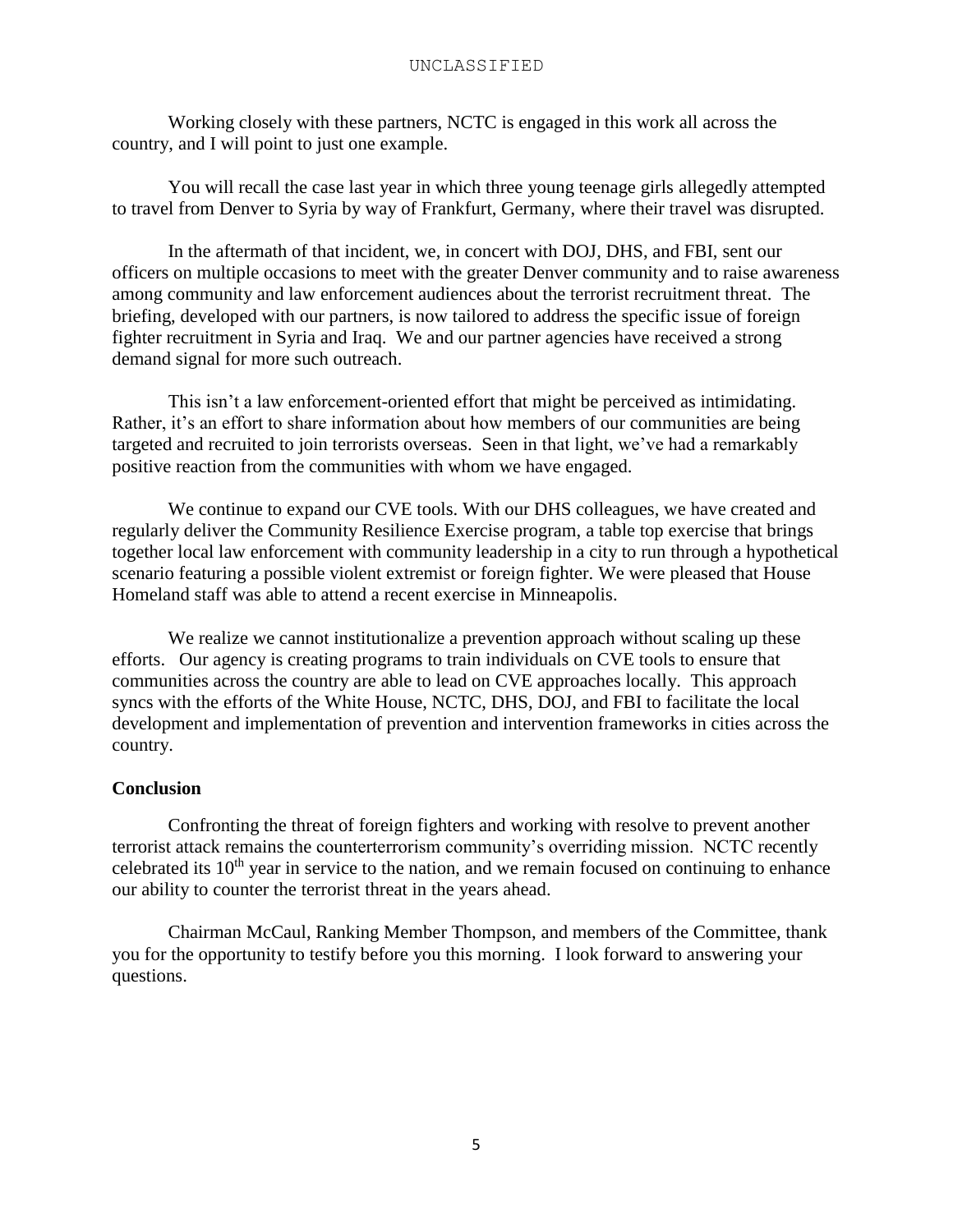<span id="page-18-0"></span>

# Department of Justice

**STATEMENT OF** 

## **MICHAEL STEINBACH ASSISTANT DIRECTOR FEDERAL BUREAU OF INVESTIGATION**

## **BEFORE THE**

## **COMMITTEE ON HOMELAND SECURITY UNITED STATES HOUSE OF REPRESENTATIVES**

## **ENTITLED**

## **"COUNTERING VIOLENT ISLAMIST EXTREMISM: THE URGENT THREAT OF FOREIGN FIGHTERS AND HOMEGROWN TERROR"**

**PRESENTED** 

## **FEBRUARY 11, 2015**

UNCLASSIFIED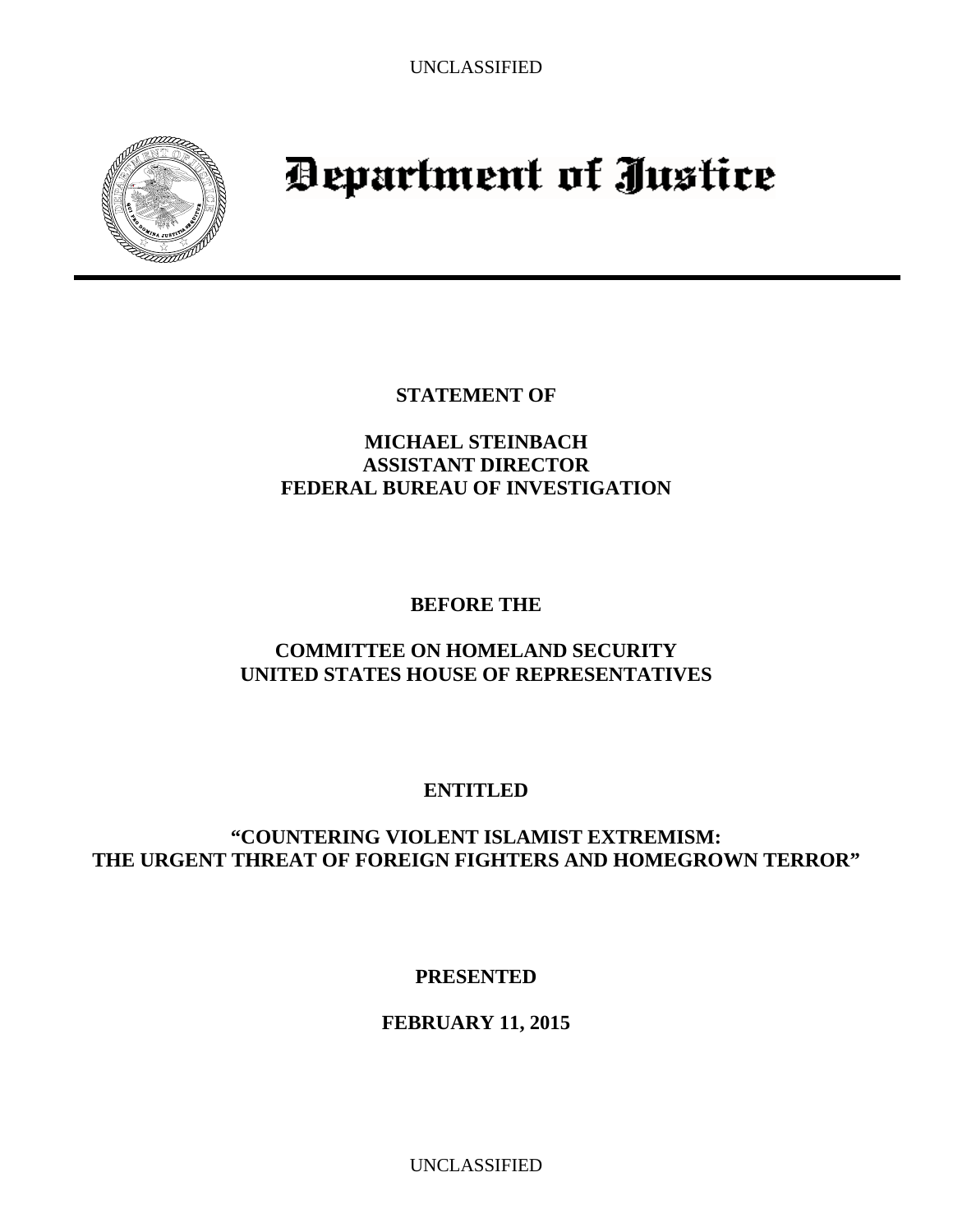

**Statement of Michael Steinbach Assistant Director Federal Bureau of Investigation** 

**Before the Committee on Homeland Security United States House of Representatives** 

#### **At a Hearing Entitled "Countering Violent Islamist Extremism: The Urgent Threat of Foreign Fighters and Homegrown Terror"**

**Presented February 11, 2015** 

Good morning Chairman McCaul, Ranking Member Thompson, and Members of the committee. Thank you for the opportunity to appear before you today to discuss the dynamic threat of foreign fighters traveling in support of the Islamic State of Iraq and the Levant (ISIL) and the rising threat to the United States from homegrown violent extremism. This threat remains one of the biggest priorities not only for the FBI but for the Intelligence Community (IC) as a whole and our foreign partners.

Conflicts in Syria and Iraq are currently the most attractive overseas theater for western-based extremists who want to engage in violence. We estimate upwards of 150 Americans have traveled or attempted to travel to Syria to join extremist groups. However, once in Syria, it is very difficult to discern what happens there. This lack of clarity remains troubling to the IC.

ISIL has proven to be relentless and continues to terrorize individuals in Syria and Iraq, including Westerners. We are concerned about the possibility of homegrown extremists becoming radicalized by information available on the internet. ISIL utilizes high-quality, traditional media platforms, as well as widespread social media campaigns, to propagate its extremist ideas. The group's ability to produce visually appealing messaging coupled with the rampant use of social media by ISIL supporters exhibits the diverse propaganda capabilities. Combined, these tactics result in sophisticated propaganda which may continue to inspire individuals in the homeland to travel to fight overseas. Recent propaganda releases include multiple issues of English language publications, including a complete English magazine. Several videos of ISIL-held hostages and videos sensationalizing ISIL members have also been released.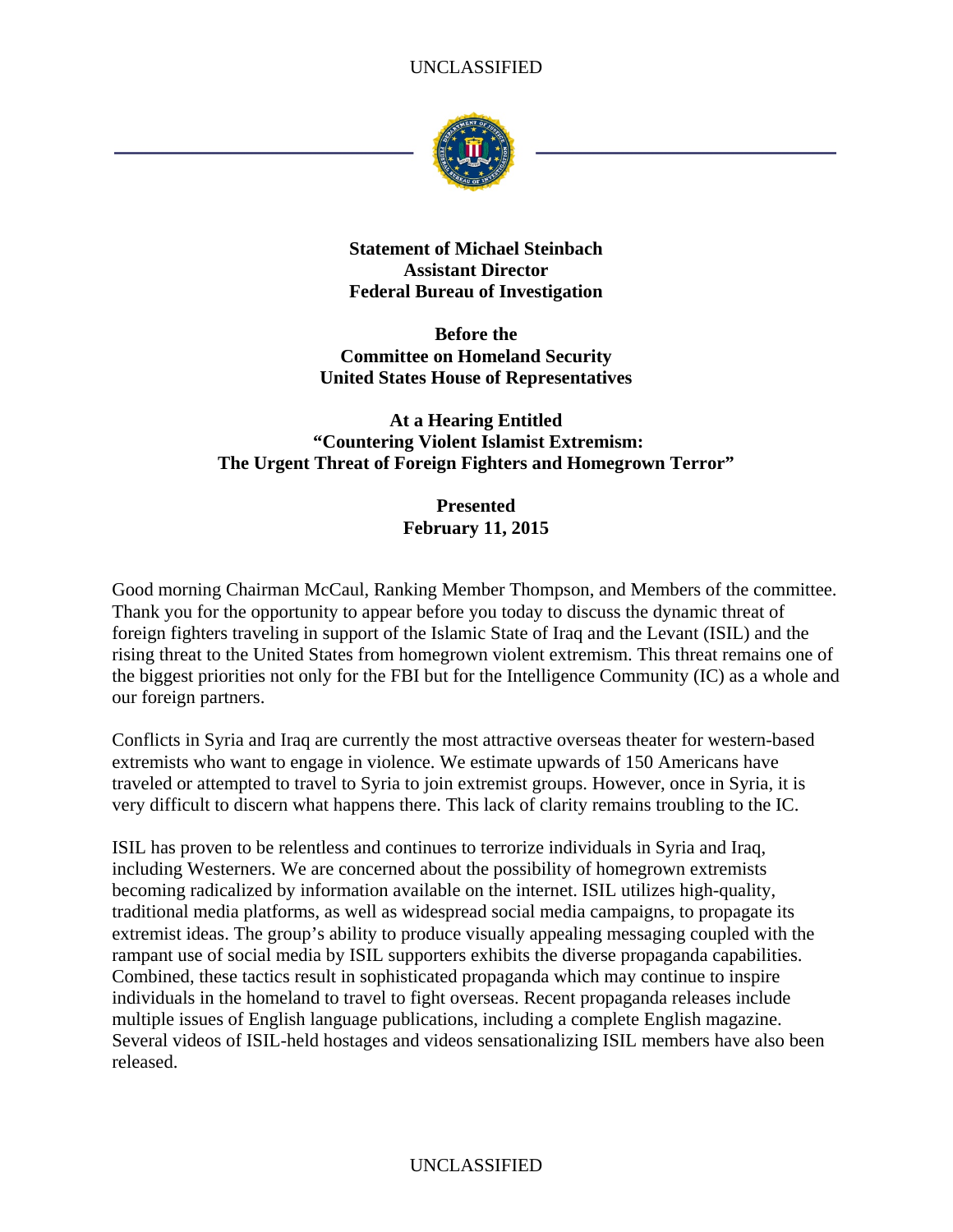The threat to American interests overseas is most acute in Iraq, but extends throughout the Middle East region and to the West. There is little doubt that ISIL views the United States and the West as a strategic enemy. A year ago, the leader of ISIL warned the United States will soon be in direct conflict with the group. In January 2015, ISIL released a video via social media networking sites reiterating the group's encouragement of lone offender attacks in Western countries; specifically advocating for attacks against soldiers, patrons, law enforcement and intelligence members. Several incidents have occurred in the United States and Europe over the last few months that indicate this "call to arms" has resonated among ISIL supporters and sympathizers.

Our Western partners in Australia, Canada, France, and the United Kingdom (UK) have recently disrupted plotting and, unfortunately, had security officers attacked by individuals linked to ISIL or other forms of violent extremism. A French national who took hostages in Paris and shot and killed a policewoman in early January, claimed he was an ISIL supporter. In December 2014, another French national entered a police station in France and began stabbing police officers before being killed by police in a violent extremism attack. Two separate attacks in Canada in October 2014 targeted Canadian soldiers. Additionally, in September and October, the UK and Australian authorities separately thwarted attacks targeting local law enforcement. In each scenario, the apprehended individuals had suspected ties to ISIL.

The FBI remains concerned the recent calls by ISIL and its supporters on violent extremist web forums, and the recent events in Europe could continue to motivate homegrown extremists to conduct attacks in the homeland. Online supporters of ISIL have used various social media platforms to call for retaliation against the U.S. in the homeland. In one case, an Ohio-based man was arrested in January after he obtained a weapon and stated his intent to conduct an attack on the U.S. Capitol in Washington, D.C. Using a Twitter account, the individual posted statements, videos, and other content indicating support for ISIL, and he planned his attack based on this voiced support.

Al-Qa'ida in the Arabian Peninsula (AQAP) continues to pose one of the greatest threats to the United States. AQAP's online English magazine *Inspire* advocates for lone wolves to conduct attacks against the homeland and Western targets by utilizing simple and inexpensive tactics and methods. The most recent edition of *Inspire* was released via social media sites in December 2014. As with the previous editions, the magazine promotes the need for lone wolves to carry out small arms attacks and provides specific, detailed "how to" instructions for constructing a successful bomb.

Historically, AQAP has been focused on large scale transportation and aviation plotting. However, last month's shooting at a satirical magazine's office in Paris demonstrates the sophisticated ability of individuals inspired or directed by AQAP to conduct coordinated attacks by combining small arms and explosive devices. The attackers demonstrated extensive preparation and maintained a level of discipline throughout the attack. This assault shows a new wave of extremism; a blending of homegrown violent extremism and an association with a foreign terrorist organization.